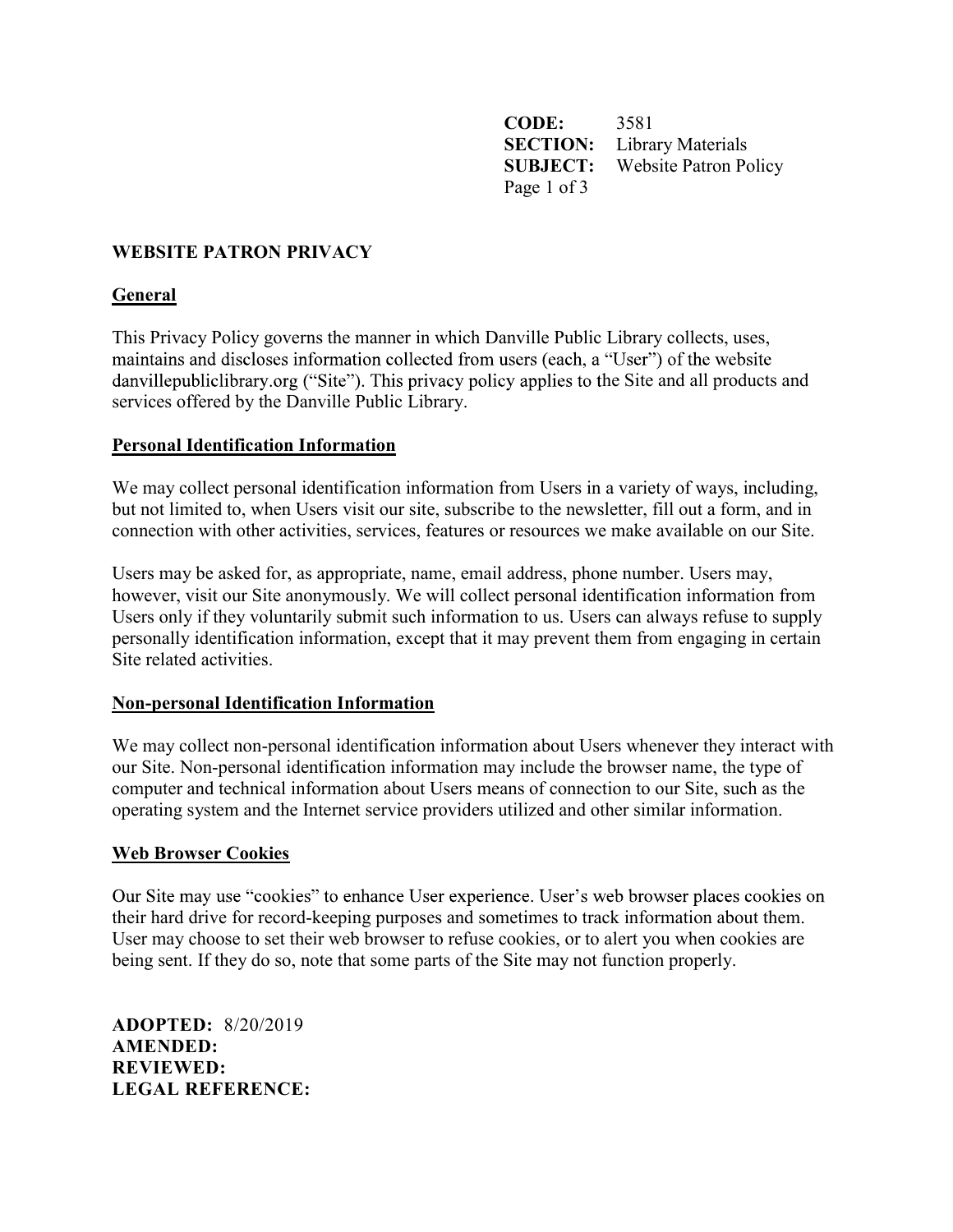CODE: 3581 **SECTION:** Library Materials SUBJECT: Website Patron Policy Page 2 of 3

### How We Use Collected Information

Danville Public Library may collect and use Users personal information for the following purposes:

 To improve customer service Information you provide helps us respond to your customer service requests and support needs more efficiently.

 To improve our Site We may use feedback you provide to improve our products and services.

To send periodic emails

We may use the email address to respond to their inquiries, questions, and/or other requests. If User decides to opt-in to our mailing list, they will receive emails that may include company news, updates, related product or service information, etc. If at any time the User would like to unsubscribe from receiving future emails, we include detailed unsubscribe instructions at the bottom of each email.

### How We Protect Your Information

We adopt appropriate data collection, storage and processing practices and security measures to protect against unauthorized access, alteration, disclosure or destruction of your personal information, username, password, transaction information and data stored on our Site.

#### Sharing Your Personal Information

We do not sell, trade, or rent Users personal identification information to others. We may share generic aggregated demographic information not linked to any personal identification information regarding visitors and users with our business partners, trusted affiliates and advertisers for the purposes outlined above. We may use third party service providers to help us operate our business and the Site or administer activities on our behalf, such as sending out newsletters or surveys. We may share your information with these third parties for those limited purposes provided that you have given us your permission.

ADOPTED: 8/20/2019 AMENDED: REVIEWED: LEGAL REFERENCE: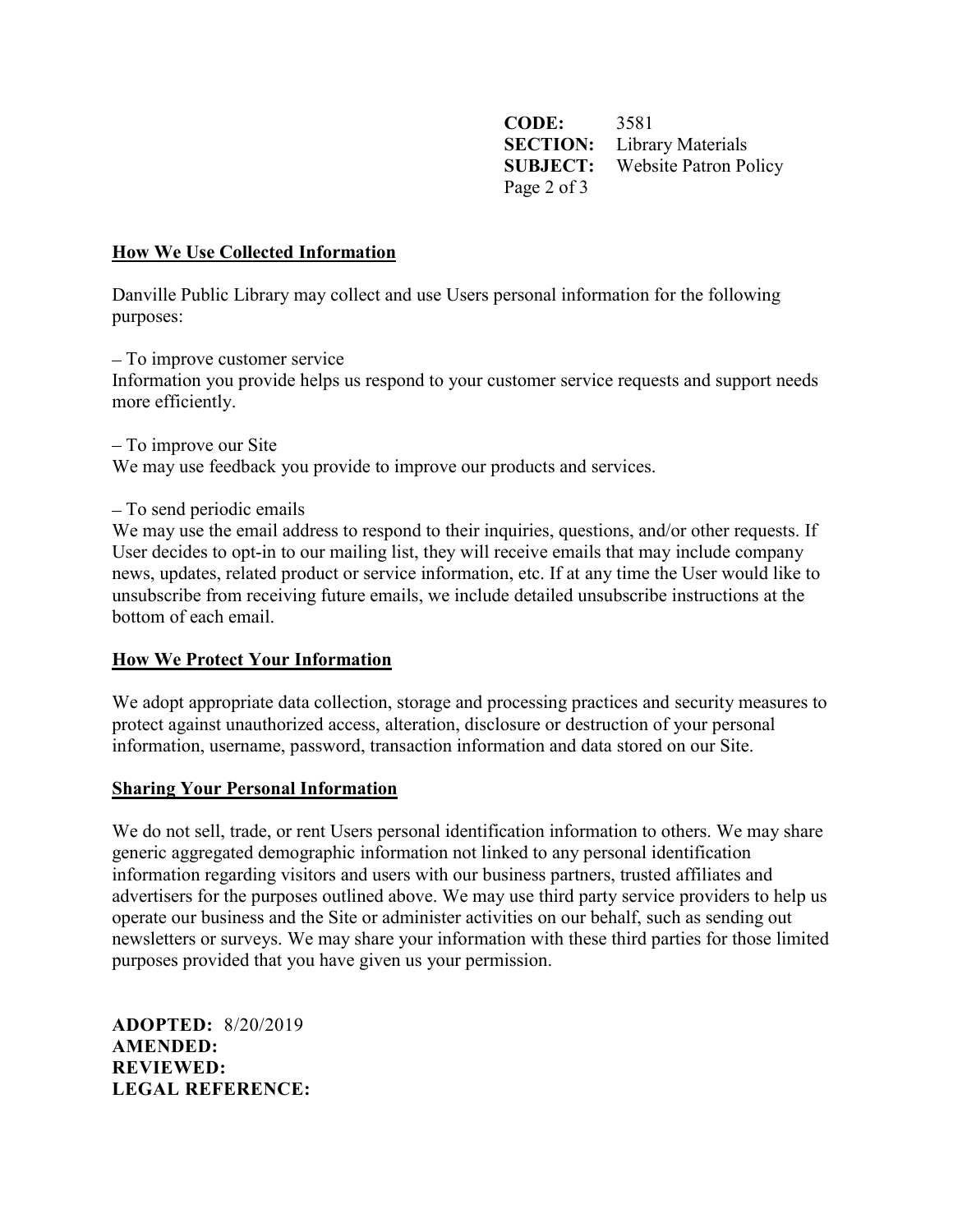CODE: 3581 SECTION: Library Materials SUBJECT: Website Patron Policy Page 3 of 3

### Changes to This Privacy Policy

Danville Public Library has the discretion to update this privacy policy at any time. When we do, we will revise the updated date at the bottom of this page. We encourage Users to frequently check this page for any changes to stay informed about how we are helping to protect the personal information we collect. You acknowledge and agree that it is your responsibility to review this privacy policy periodically and become aware of modifications.

### Your Acceptance of These Terms

By using this Site, you signify your acceptance of this policy. If you do not agree to this policy, please do not use our Site. Your continued use of the Site following the posting of changes to this policy will be deemed your acceptance of those changes.

# Contact Us

If you have any questions about this Privacy Policy, the practices of this site, or your dealings with this site, please contact us at:

Danville Public Library 319 N. Vermilion St. Danville, IL 61832 217-477-5220

ADOPTED: 8/20/2019 AMENDED: REVIEWED: LEGAL REFERENCE: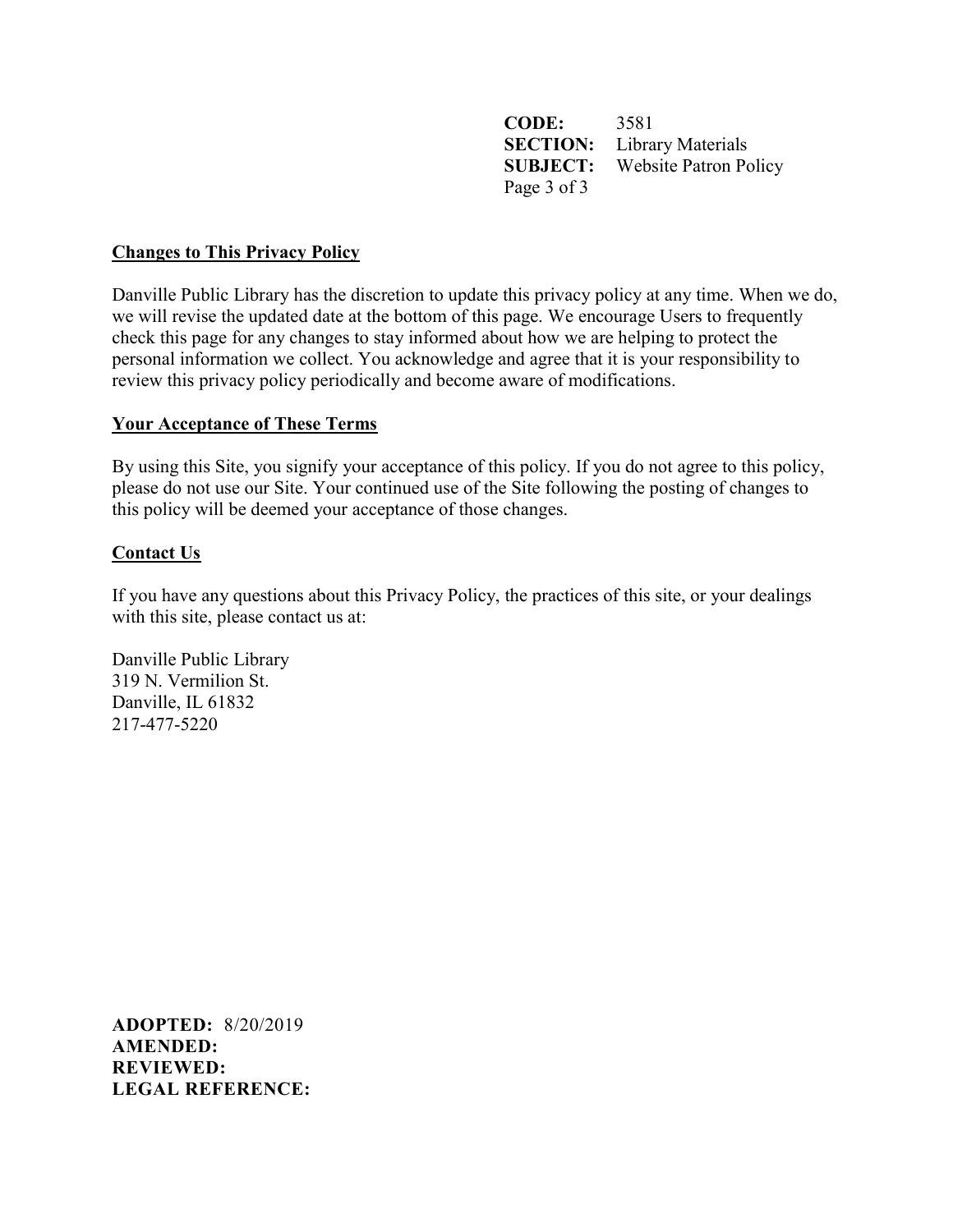CODE: 3582 SECTION: Library Materials SUBJECT: Social Media Page 1 of 3

# SOCIAL MEDIA

### Purpose of Library's Social Media Site

The Danville Public Library selects carefully chosen social media tools in order to enhance communication with Danville Public Library employees and Library users. The primary purpose is to inform the general public about Library programs, events, materials, and to encourage dialogue and the exchange of information and knowledge. The Library's social media sites may also be used to notify the general public of Library employment opportunities.

The Library's social media sites are not intended to be traditional public forums for the general exchange of ideas and viewpoints, but a limited forum for discussing Library programs, events and materials. Courts have recognized that libraries are limited purpose public forums, and as such, are only obligated to permit the public to exercise rights that are consistent with the nature of the Library and consistent with the government's intent in designating the Library as a limited purpose public forum. All postings related to this mission statement (as so determined by the Library in its sole discretion) are permitted except as otherwise stated in this policy. Danville Public Library recognizes that new tools will emerge which have useful applications in the Library setting; thus this policy addresses social media in general.

#### Agreement

By joining, utilizing and/or posting on the Library's social media sites patrons agree to comply with this Policy as well as the Danville Public Library's Policy on Internet and Computer Use, as applicable.

### Definitions

e Library Foundation and its Board of Directors.

- "Employees" shall mean both paid employees and unpaid volunteers.
- "Posting" shall mean any writing, image, video, download, audio file, and hyperlinks to other websites [or media which is downloaded, referenced, inserted, or] placed upon any Library social media site.

ADOPTED: 4/21/2015 AMENDED: 6/18/2019 REVIEWED: LEGAL REFERENCE: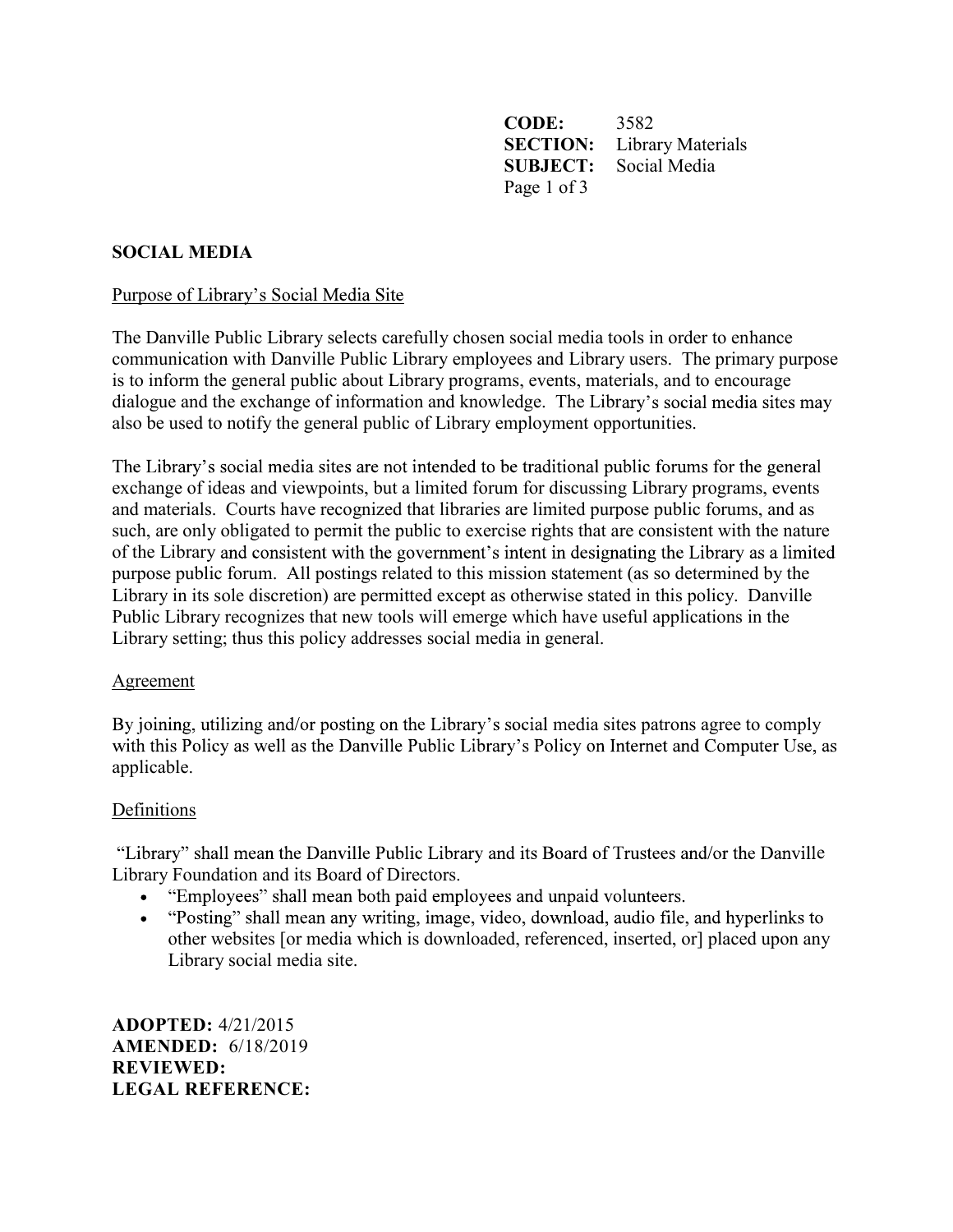CODE: 3582 SECTION: Library Materials SUBJECT: Social Media Page 2 of 3

• "Social media site" shall include any online forum/site, web application or account created and/or maintained by the Library or its agents, which permits users to communicate with other users through postings, including without limitation, Facebook, Twitter, blogs, chat rooms, wiki, YouTube, Flickr, and LinkedIn.

# Disclaimer

The Library is not responsible or liable for the content of postings by third parties on any Library-sponsored social media site. Postings do not necessarily reflect the opinions of positions of the Danville Public Library, Danville Library Foundation, its employees, or its Board of Trustees.

### No Privacy

Patrons should have no expectation of privacy in posting on Library sponsored social media sites. By utilizing these sites patrons consent to the Library's right to access, monitor and read any posting on these sites. The Library's social media sites may be considered public records under Illinois Public Records laws. If requested, via a Freedom of Information Act request and/or court order, the Library must disclose public records to third party requestors unless certain exemptions apply. The Library in its sole discretion shall determine whether postings on its social media sites are public records and whether exemptions from disclosure apply.

### Postings

Library social media offerings are intended to create a welcoming and inviting online space where Library users will find useful and entertaining information about educational opportunities, Library programs, events and materials. Accordingly, any postings inconsistent with this stated purpose, as determined by the Library in its sole discretion, may be removed in accordance with the process set forth in this policy. Examples of postings not permitted include, but are not limited to:

- 1. Personal advertisements;
- 2. Spam;
- 3. Postings which contain obscene and/or pornographic matter;
- 4. Disparaging, harassing, abusive, or profane postings;

ADOPTED: 4/21/2015 AMENDED: 6/18/2019 REVIEWED: LEGAL REFERENCE: